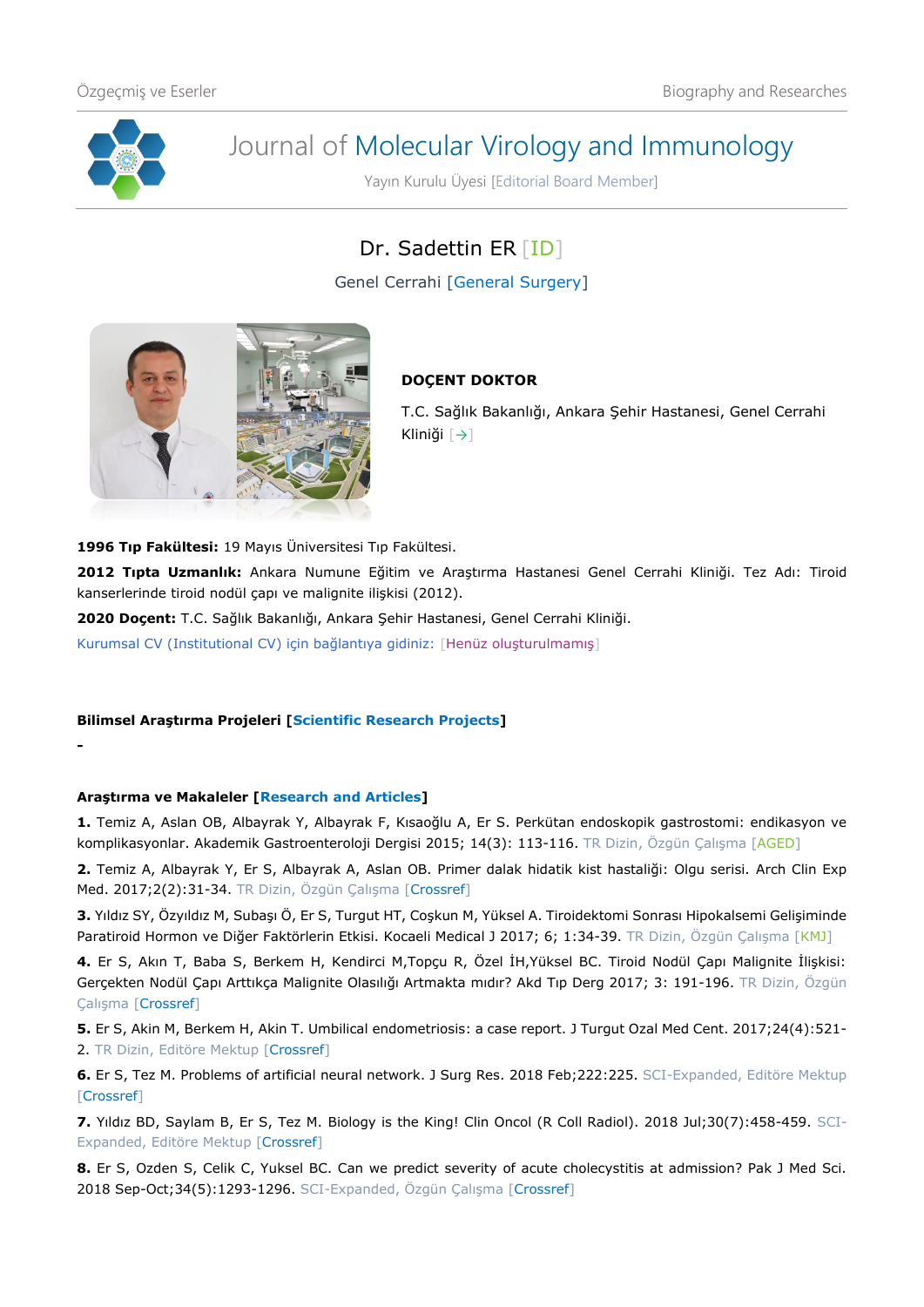**9.** Özden S, Er S, Saylam B, Yıldız BD, Şenol K, Tez M. A comparison of logistic regression and artificial neural networks in predicting central lymph node metastases in papillary thyroid microcarcinoma. Ann. Ital. Chir., 2018 89, 3: 193-198. SCI-Expanded, Özgün Çalışma [\[PMED\]](https://pubmed.ncbi.nlm.nih.gov/30588918/)

**10.** Berkem H, Er S, Akın T, Özden S, Yalaza M, Temiz A. Hemoroidektomi Sonrası Her Spesmenin Histopatolojik İncelenmesi Gerekli mi?. Akd Med J / 2018; 2: 120-122. TR Dizin, Özgün Çalışma [\[Crossref\]](https://doi.org/10.17954/amj.2018.107)

**11.** Tikici D, Er S, Tez M. Comparison of American Society of Anesthesiology (ASA) and Charlson's Comorbidity Index (CCI) for Predicting Mortality in Emergency Colorectal Surgery. Turk J Clin Lab 2018; 9(3): 162-165. TR Dizin, Özgün Çalışma [\[Crossref\]](https://doi.org/10.18663/tjcl.450882)

**12.** Er S, Yüksel BC, Tikici D, Yıldız BD. Laparoscopic Surgery with Benign Features of Retrorectal Mass: Two Case Reports. Turk J Colorectal Dis 2018;28:31-33. TR Dizin, Vaka Takdimi [\[Crossref\]](https://doi.org/10.4274/tjcd.57625)

**13.** Er S, Berkem H, Turan UF, Özden S, Yüksel BC. A Rare Complication of Laparoscopic Low Anterior Resection: Colonic Necrosis and Prolapse of It. Laparosc Endosc Surg Sci. 2018; 25(4): 161-162. TR Dizin, Editöre Mektup [\[Crossref\]](https://doi.org/10.14744/less.2018.98700)

**14.** Özden S, Er S, Tez M. Clinical approach for molecular testing on thyroid fine needle aspirates. Cytopathology. 2018 Dec;29(6):598. SCI-Expanded, Correspondence [\[Crossref\]](https://doi.org/10.1111/cyt.12621)

**15.** Er S, Ozel H, Tez M. Is severity of illness score sole parameter to choose type of intervention in severe acute cholecystitis? Am J Surg. 2019 Jul;218(1):231. SCI-Expanded, Editöre Mektup [\[Crossref\]](https://doi.org/10.1016/j.amjsurg.2018.06.024)

**16.** Özden S, Er S, Saylam B, Tez M. Letter to prospective validation of the Parkland Grading Scale for Cholecystitis. Am J Surg. 2019 Aug; 218(2): 445. SCI-Expanded, Editöre Mektup [\[Crossref\]](https://doi.org/10.1016/j.amjsurg.2018.09.032)

17. Er S, Tez M. How can we measure quality of D2 lymphadenectomy? Am J Surg. 2019 Aug;218(2):441. SCI-Expanded, Editöre Mektup [\[Crossref\]](https://doi.org/10.1016/j.amjsurg.2018.09.008)

**18.** Özden S, Er S, Tez M. Surgery. Are these salami publications? 2019 Jul 31. pii: S0039-6060(19)30415-5. SCI-Expanded, Editöre Mektup [\[Crossref\]](https://doi.org/10.1016/j.surg.2019.05.067)

**19.** Özden S, Er S, Tez M. Letter to "Successful radiofrequency ablation strategies for benign thyroid nodules". February 27, 2019. Endocrine. SCI-Expanded, Editöre Mektup [\[Crossref\]](https://doi.org/10.1007/s12020-019-01879-z)

**20.** Er S, Yüksel BC, Özden S, Tikici D, Yıldız BD, Tez M. Does Attenuated Mckittrick-Wheelock Syndrome Exists?. İstanbul Med J 2019; 20(1): 78-9. ESCI, Vaka Takdimi [\[Crossref\]](https://doi.org/10.4274/imj.galenos.2018.04764)

**21.** Er S, Topçu R, Tikici D, Özden S, Tez M. Fournier gangreninde mortaliteyi öngörmede skorlama sistemlerinin değerlendirilmesi. Turk J Clin Lab 2019; 10: 230-234. TR Dizin, Özgün Calısma [\[Crossref\]](https://doi.org/10.18663/tjcl.542072)

**22.** Er S, Özden S, Ağaçkıran İ, Berkem H, Surel AA, Tez M, BC Yüksel. Is Conversion from Laparoscopic to Open Surgery in Colorectal Cancer Predictable in the Preoperative Period?. Laparosc Endosc Surg Sci 2019;26(3):108-112. TR Dizin, Özgün Çalışma [\[Crossref\]](https://doi.org/10.14744/less.2019.21548)

**23.** Ucar NS , Er S , Berkem H, Yuksel BC. Effect of cyst volume and other risk factors on biliary leak following liver hydatid cyst surgery. Ann Med Res 2019;26(5):942-5. Alan endeksleri, Özgün Çalışma [\[Crossref\]](https://doi.org/10.5455/annalsmedres.2019.02.083)

**24.** Birben B, Özden S, Er S, Saylam B. Is Vocal Cord Assessment Before Total Thyroidectomy Required for All Patients? Am Surg. 2019 Nov 1;85(11):1265-1268. SCI-Expanded, Özgün Çalışma [\[PMED\]](https://pubmed.ncbi.nlm.nih.gov/31775969/)

**25.** Yuksel BC, Er S, Çetinkaya E, Aşlar AK. Does transverse colon cancer spread to the extramesocolic lymph node stations? Acta Chir Belg. 2019 Nov 8:1-20. SCI-Expanded, Özgün Çalışma [\[Crossref\]](https://doi.org/10.1080/00015458.2019.1689642)

**26.** Er S, Sevim Y, Özden S, Tikici D, Yıldız BD, Yüksel BC, Turan UF, Tez M. A novel simplified scoring system for prediction of mortality in emergency colorectal surgery: cross sectional study. Sao Paulo Med J. 2019 Jul 15;137(2):132-136. SCI-Expanded, Özgün Çalışma [\[Crossref\]](https://doi.org/10.1590/1516-3180.2018.0316240119)

**27.** Yücel Ç, Oğuz EF, Er S, Balamir İ, Turhan T, Tez M. Diagnostic value of GCP-2 / CXCL-6 and hsCRP in the diagnosis of acute appendicitis. Ulus Travma Acil Cerrahi Derg 2020;26:191-196. SCI-Expanded, Özgün Çalışma [\[Crossref\]](https://doi.org/10.14744/tjtes.2019.26270)

**28.** Er S, Berkem H, Özden S, Birben B, Çetinkaya E, Tez M, Yüksel BC. Clinical course of percutaneous cholecystostomies: A cross-sectional study. World J Clin Cases 2020;8(6): 1033-1041. SCI-Expanded, Özgün Çalışma [\[Crossref\]](https://doi.org/10.12998/wjcc.v8.i6.1033)

**29.** Tahtabasi M, Er S, Kalayci M. Head and neck injuries after a bomb explosion: Diagnostic findings and treatment approaches [published online ahead of print, 2020 Apr 17]. Am J Otolaryngol. 2020;102489. SCI-Expanded, Özgün Çalışma [\[Crossref\]](https://doi.org/10.1016/j.amjoto.2020.102489)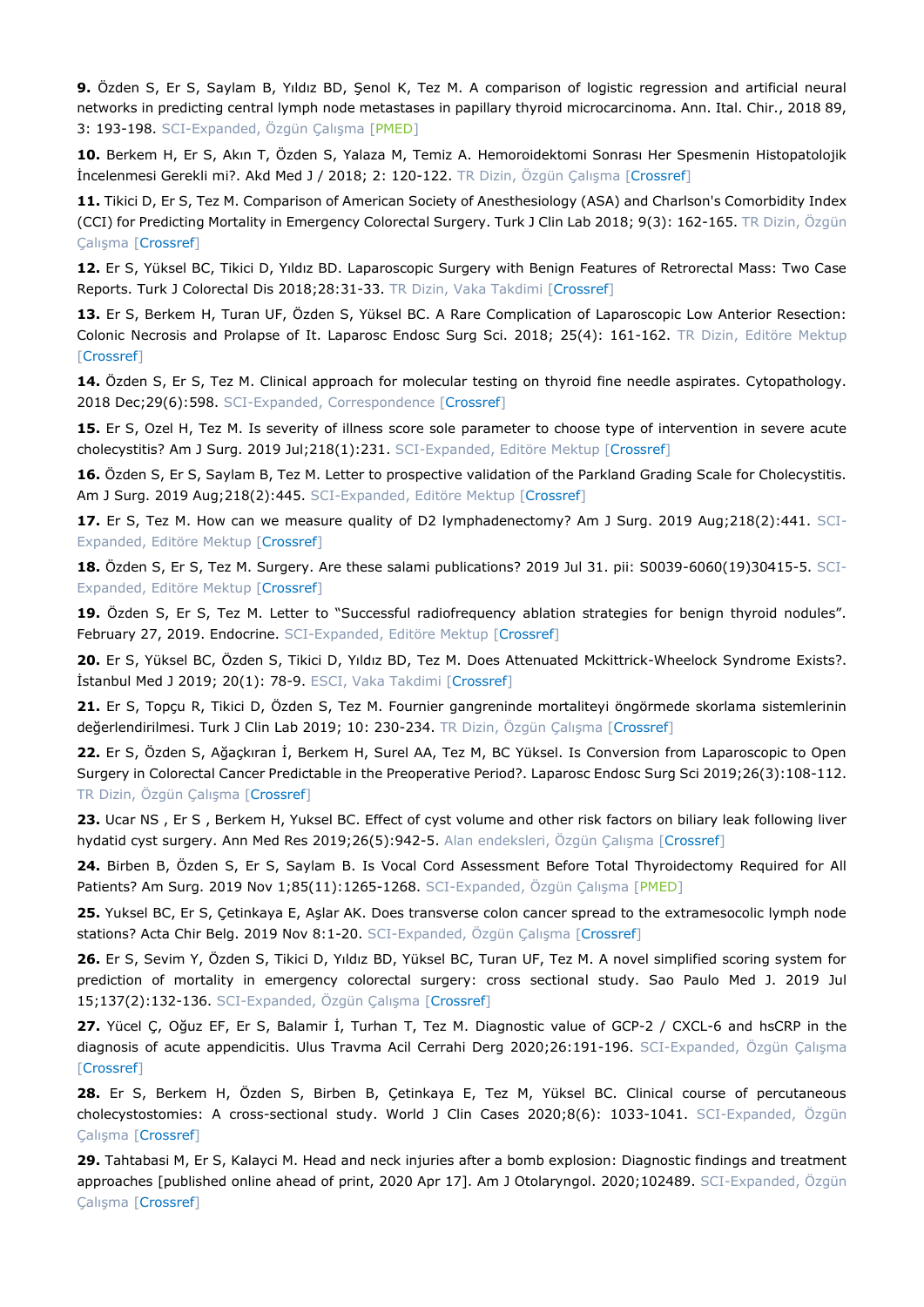**30.** Arslan Z, Temiz A, Karakaya MA, Er S, Tanas S, Özmen Ö, Eroglu A. (2016) A Comparison of the Side Effects of Morphine between the Smoking and Non-Smoking Patients. J Anesth Crit Care Open Access 6(1): 00217. Alan endeksleri, Özgün Çalışma [\[Crossref\]](https://doi.org/10.15406/jaccoa.2016.06.00217)

**31.** Er S, Çomçalı B, Soykurt A, Yüksel BC, Tez M. Appendicitis Diagnosis in Patients with Normal White Blood Cell Count. Bull Emerg Trauma 2018;6(2):128-132. Alan endeksleri, Özgün Çalışma [\[Crossref\]](https://doi.org/10.29252/beat-060207)

**32.** Kalayci M, Er S, Tahtabasi M. Bomb Explosion: Ocular Effects of Primary, Secondary and Tertiary Mechanisms. Clinical Ophthalmology 2020:14 1145–1151. Alan endeksleri, Özgün Çalışma [\[Crossref\]](https://doi.org/10.2147/OPTH.S253438)

**33.** Yüksel BC, Aslan Y, Er S. Endoscopic pilonidal sinus resection (EPSI-R): a new method. Techniques in Coloproctology. Tech Coloproctol. 2020 May 26. SCI-Expanded, Özgün Çalışma [\[Crossref\]](https://doi.org/10.1007/s10151-020-02243-4)

**34.** Özden S, Çomçalı B, Ataş H, Er S, Tez M, Saylam B. A Diagnostic Dilemma: Skip Metastasis in Papillary Thyroid Cancer. Am Surg. 2020;86(3):245–249. SCI-Expanded, Özgün Çalışma [\[PMED\]](https://pubmed.ncbi.nlm.nih.gov/32223805/)

**35.** Er S, Kasım İ, Çopur B, Tez M. Cerrahi ve Ameliyathane Hemşirelerinin Laparoskopik Cerrahiye Bakış Açıları. Genel Tıp Derg 2020;30(1):53-57. Özgün Çalışma [\[Crossref\]](https://doi.org/10.15321/GenelTipDer.2020159094)

**36.** Alasso A, Wehlie N, Tahtabaşı M, Er S. Incidental Gastric Diverticulum in an Elderly Male with Chronic Dyspepsia. Life Med Sci 2022; 1(1): 30-32. Vaka Takdimi [\[](http://tibbiviroloji.com/life.medical/A/2022/1/oz/6.htm)LMS]

**37.** Er S, Tahtabaşı M, Abdikarim Sh Ibrahim I, Ahmed Ali I, Gedi Ibrahim I. Bile Duct Exploration and T-tube Drainage Procedure without Endoscopic Retrograde Cholangiopancreatography (ERCP) Unit in Somalia. Life Med Sci 2022; 1(1): 14-19. Özgün Çalışma [LMS[\]](http://tibbiviroloji.com/life.medical/A/2022/1/oz/2.htm)

**38.** Ahmed A, Abdi Yasin N, Er S. Assessment of Adult Patients with a Diagnosis of Necrotizing Fasciitis: A Three-Year Experience. Life Med Sci 2022; 1(1): 20-23. Özgün Çalışma [\[](http://tibbiviroloji.com/life.medical/A/2022/1/oz/3.htm)LMS]

**39.** Tahtabaşı M, Er S. Congenital Ductal Plate Malformation Von Meyenburg Complex: A Case Report. Life Med Sci 2022; 1(1): 27-29. Vaka Takdimi [\[](http://tibbiviroloji.com/life.medical/A/2022/1/oz/5.htm)LMS]

**40.** Tahtabaşı M, Karaman E, Çakmakcı E, Er S. Von Meyenburg Complexes Associated with Polycystic Kidney Disease and The Endocystic Mural Nodule Sign: A Case Report. J Mol Virol Immunol 2021; 2(1): 1-5. Alan Endeksleri, Vaka Takdimi [\[Crossref\]](https://doi.org/10.46683/jmvi.2021.23)

**41.** Tahtabaşı M, Karaman E, Akın Y, Konukoğlu O, Kılıçaslan N, Gezer M, Er S, Tez S, Tez M, Tekin K. Catching the First Wave in the Pandemic: A Retrospective Evaluation of Chest CT Images for COVID-19. J Mol Virol Immunol 2021; 2(3): 67-74. Alan Endeksleri, Özgün Makale [\[Crossref\]](https://doi.org/10.46683/jmvi.2021.33)

**42.** Nur Adan F, Muse Osman M, Bashir AM, Aygar İS, Er S, Sarı O, Bahçeci O, Hoşbul T, Savaşçı Ü, Adam Moussa M, Şahiner F. Intestinal Parasites and HIV Co-infections in Mogadishu (Somalia): A Retrospective Evaluation of Four-Year Follow-up Data. J Mol Virol Immunol 2021; 2(4): 123-135. Alan Endeksleri, Özgün Makale [\[Crossref\]](https://doi.org/10.46683/jmvi.2021.39)

#### **Kitap Bölümleri [Book Chapters]**

1. Güncel Genel Cerrahi Çalışmaları I. Bölüm adı:(Bölüm 15, Bölüm sayfa sayısı:175-185, Pankreas Kanserleri) (2019). Sadettin Er, Sabri Özden. Akademisyen Kitabevi A.Ş. Editör: Ömer Alabaz. Sayfa sayısı: 253. ISBN: 978- 605-258-352-4. Türkçe (Bilimsel Kitap)

2. Bütüncül Tip Birinci Basamakta ve Aile Hekimliğinde Güncel Tanı-Tedavi. Bölüm adı:( Bölüm 27, sayfa:2562-2564, Kist Hidatik) (2019). Sadettin Er. Ankara Nobel Tıp Kitabevleri Ltd.Şti. Editör: Doç.Dr.Aydın Çiftci. Sayfa sayısı: 3167. ISBN: 978-605-7578-54-9(Tk), 55-6(1.c), 56-3(2.c) ve 57-0(3.c). Türkçe (Bilimsel Kitap).

3. Bütüncül Tip Birinci Basamakta ve Aile Hekimliğinde Güncel Tanı-Tedavi. Bölüm adı: (Bölüm 33, sayfa:2581-2583, Karın Duvarı Hernileri) (2019). Sadettin Er. Ankara Nobel Tıp Kitabevleri Ltd.Şti. Editör: Doç.Dr.Aydın Çiftci. Sayfa sayısı: 3167. ISBN: 978-605-7578-54-9(Tk), 55-6(1.c), 56-3(2.c) ve 57-0(3.c). Türkçe (Bilimsel Kitap).

4. Bütüncül Tip Birinci Basamakta ve Aile Hekimliğinde Güncel Tanı-Tedavi. Bölüm adı : (Bölüm 15, sayfa: 2524 - 2525 ,Kolorektal Kanserlerde Tarama) (2019). Sadettin Er. Ankara Nobel Tıp Kitabevleri Ltd.Şti. Editör: Doç.Dr.Aydın Çiftci. Sayfa sayısı: 3167. ISBN: 978-605-7578-54-9(Tk), 55-6(1.c), 56-3(2.c) ve 57-0(3.c). Türkçe (Bilimsel Kitap).

#### **Bildiriler [Conference Proceedings]**

Uluslararası bilimsel toplantılarda sunulan bildiriler: 4 bildiri.

Ulusal bilimsel toplantılarda sunulan bildiriler: 40'tan fazla bildiri.